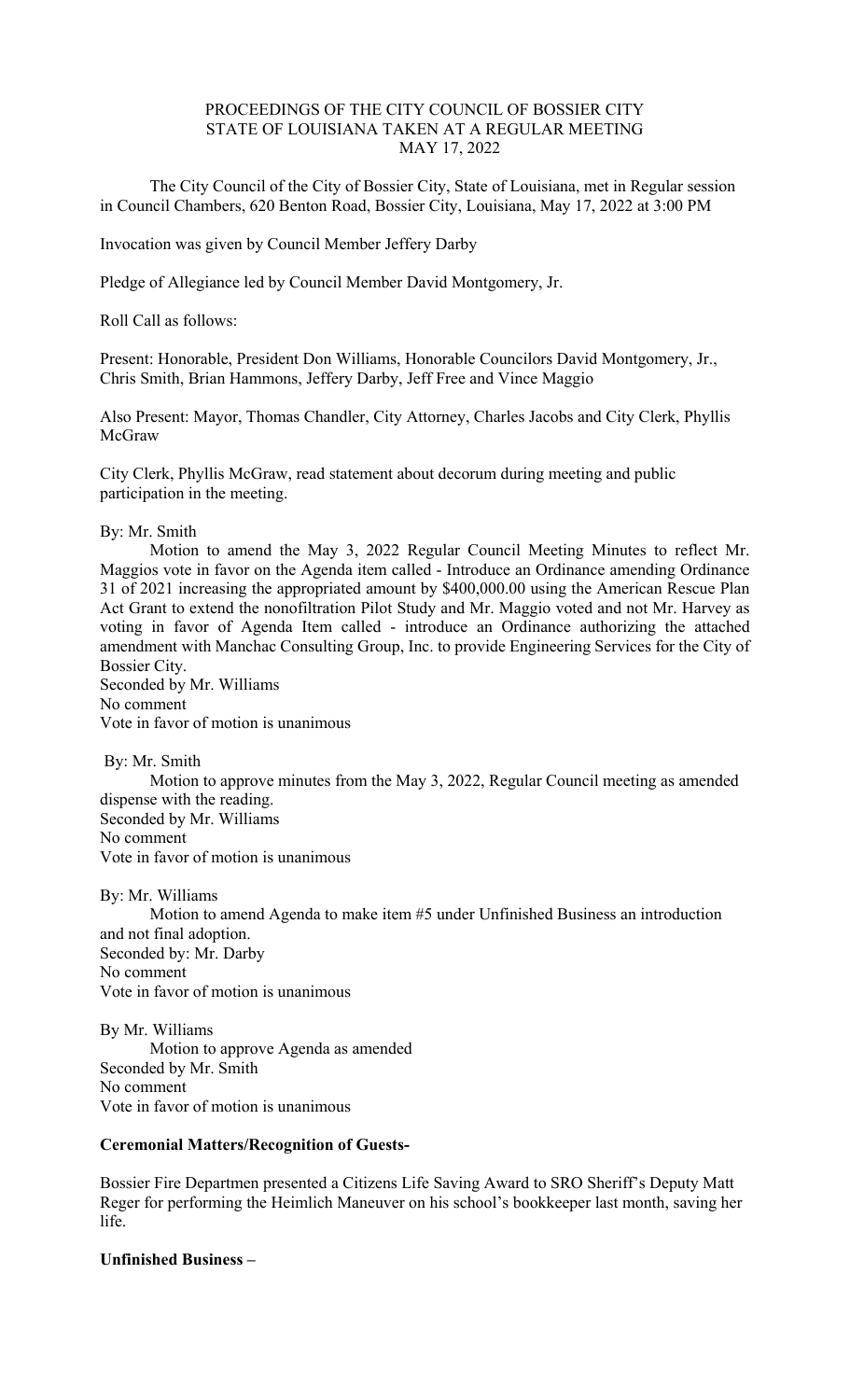The following Ordinance offered and adopted:

## **ORDINANCE NO. 64 OF 2022**

## **ADOPT AN ORDINANCE TO AMEND ORDINANCE 92 OF 2020 TO COVER THE INCREASE IN CONSTRUCTION COSTS FOR THE HIGHWAY 71 STREET LIGHTING PROJECT PHASE II PROJECT FOR A TOTAL OF \$681,782 TO COME FROM THE PARKWAY CAPITAL PROJECTS FUND.**

**WHEREAS;** Ordinance 92 of 2020 approved \$436,782 as the required match for the State of Louisiana's Facility Planning and Control Capital Outlay Funding for the Highway 71 Street Lighting Project Phase II; and

**WHEREAS;** the State of Louisiana's Facility Planning and Control Capital Outlay

Funding contribution is \$644,625.00; and

**WHEREAS;** the original designers Opinion of Probable Cost dated October 2020

was for a total of \$1,062,612.98; and

**WHEREAS;** the designers final Opinion of Probable Cost is for a total of

\$1,202,705.90; and

**WHEREAS;** Ordinance 31 of 2022 approved an additional \$145,000 to cover the

increase in the Opinion of Probable Cost; and

**WHEREAS;** the apparent low bidder for the project came in at a total of

\$1,285,491.00; and

**WHEREAS;** an additional \$100,000 from the Parkway Capital Projects Fund is

needed to cover the increase in project costs to allow the project to be advertised for bids.

# **NOW, THEREFORE, BE IT ORDAINED**, in regular session convened that the

City Council of Bossier City, Louisiana, that \$100,000 is hereby appropriated from the Parkway Capital Projects Fund to be used for construction costs.

**BE IT FURTHER ORDAINED**, that the Mayor is authorized to sign any and all documents in connection with the furtherance of this Ordinance.

**BE IT FURTHER ORDAINED**, that the 2022 Parkway Capital Projects Fund Budget is hereby amended to increase expenditures for the State of Louisiana's Facility Planning and Control Capital Outlay Funding for the Highway 71 Street Lighting Project Phase II by \$100,000 and decrease Fund Balance by \$100,000.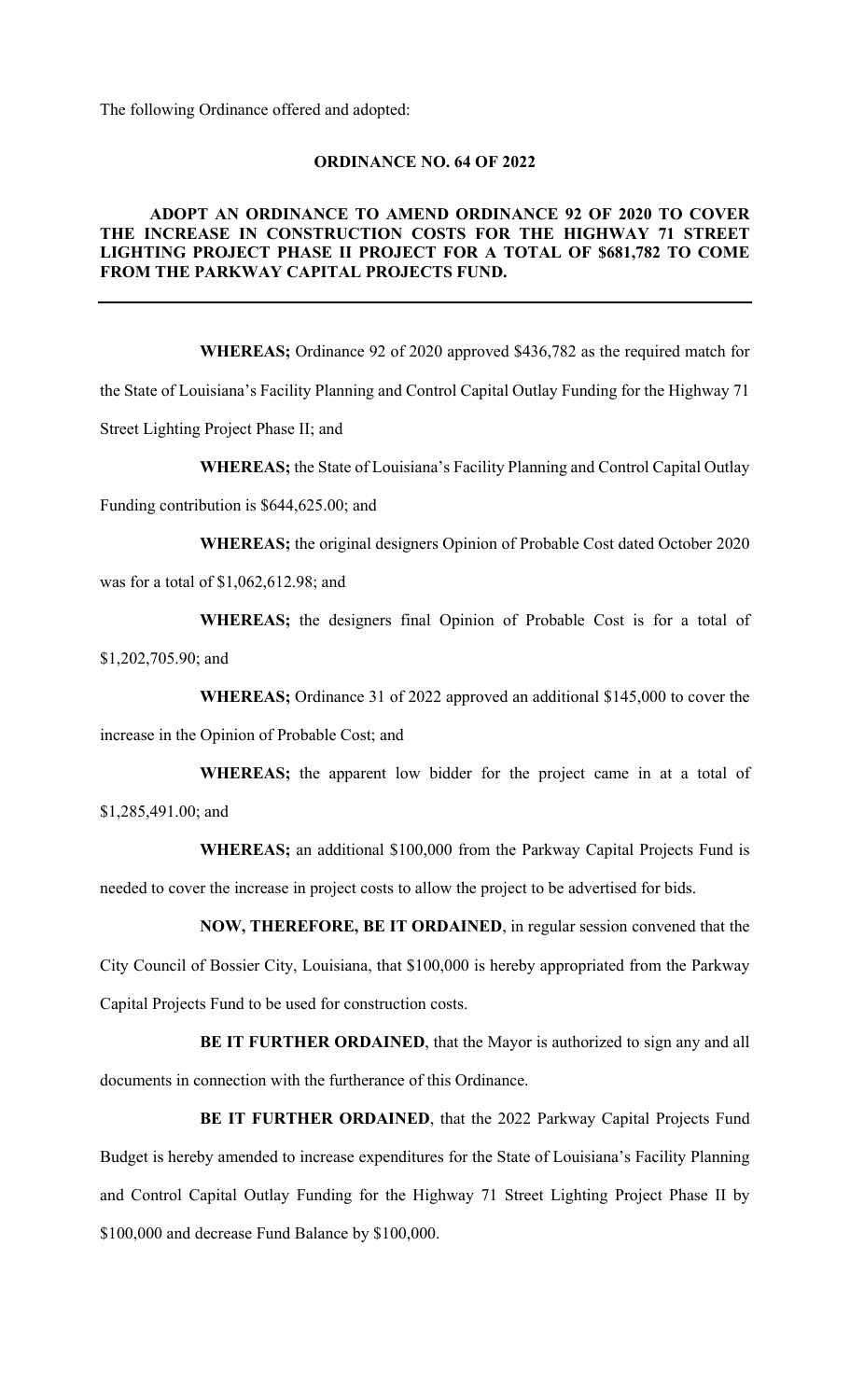The above and foregoing Ordinance was read in full at open and legal session

convened, was on motion of Mr. Brian Hammons, and seconded by Mr. Chris Smith, and adopted

on the  $17<sup>th</sup>$ , day of May, 2022, by the following vote:

AYES: Mr. Montgomery, Jr., Mr. Smith, Mr. Hammons, Mr. Darby, Mr. Williams, Mr. Free and Mr. Maggio NAYS: none ABSENT: none ABSTAIN: none

Don Williams, President

Phyllis McGraw, City Clerk

The following Ordinance offered and adopted:

### **ORDINANCE NO. 65 OF 2022**

## **AN ORDINANCE ALLOCATING \$50,000 FOR THE PROCUREMENT AND IMPLEMENTAION OF ENHANCED BACKFLOW PREVENTION AND CROSS-CONNECITON CONTROL SYSTEM USING THE PARKWAY CAPITAL PROJECT FUND TO COVER ALL PROJECT COSTS.**

**WHEREAS;** the City of Bossier City passed Ordinance 79 of 2010 dealing with backflow prevention and cross-contamination requirements for the City's water system; and

**WHEREAS;** Section 114-73.b of this ordnance (customer requirements), outlines the customers responsibilities associated with the installation, ownership, operation, and maintenance of backflow prevention devises; and

**WHEREAS;** in accordance with LAC 51:XII.344.B, the City developed a backflow prevention and cross-connection control plan outlining the policies and procedures used by the City to verify that its customers comply with mandatory containment practices stipulated in the subject Ordinance; and

**WHEREAS;** the backflow prevention and cross-connection control system will ensure the City remains compliant with backflow prevention and cross contamination requirements based on the Louisiana Administrative Code enforced by the Louisiana Department of Health; and

**WHEREAS;** the system will include the procurement of software and initial publishing and postage fees and expenses; and

**WHEREAS;** The total anticipated costs of implementation is \$50,000.00;

**NOW, THEREFORE, BE IT RESOLVED**, in regular session convened that the City Council of Bossier City, Louisiana, authorizes the Mayor to appropriate \$50,000.00 to come from the Parkway Capital Project fund to be used for the purpose of the procurement and implementation of an enhanced backflow prevention and cross contamination system; and authorizes the City to enter into any necessary contracts for completion of the work.

**BE IT FURTHER ORDAINED**, that the Mayor is authorized to sign any and all documents in connection with the furtherance of this Ordinance.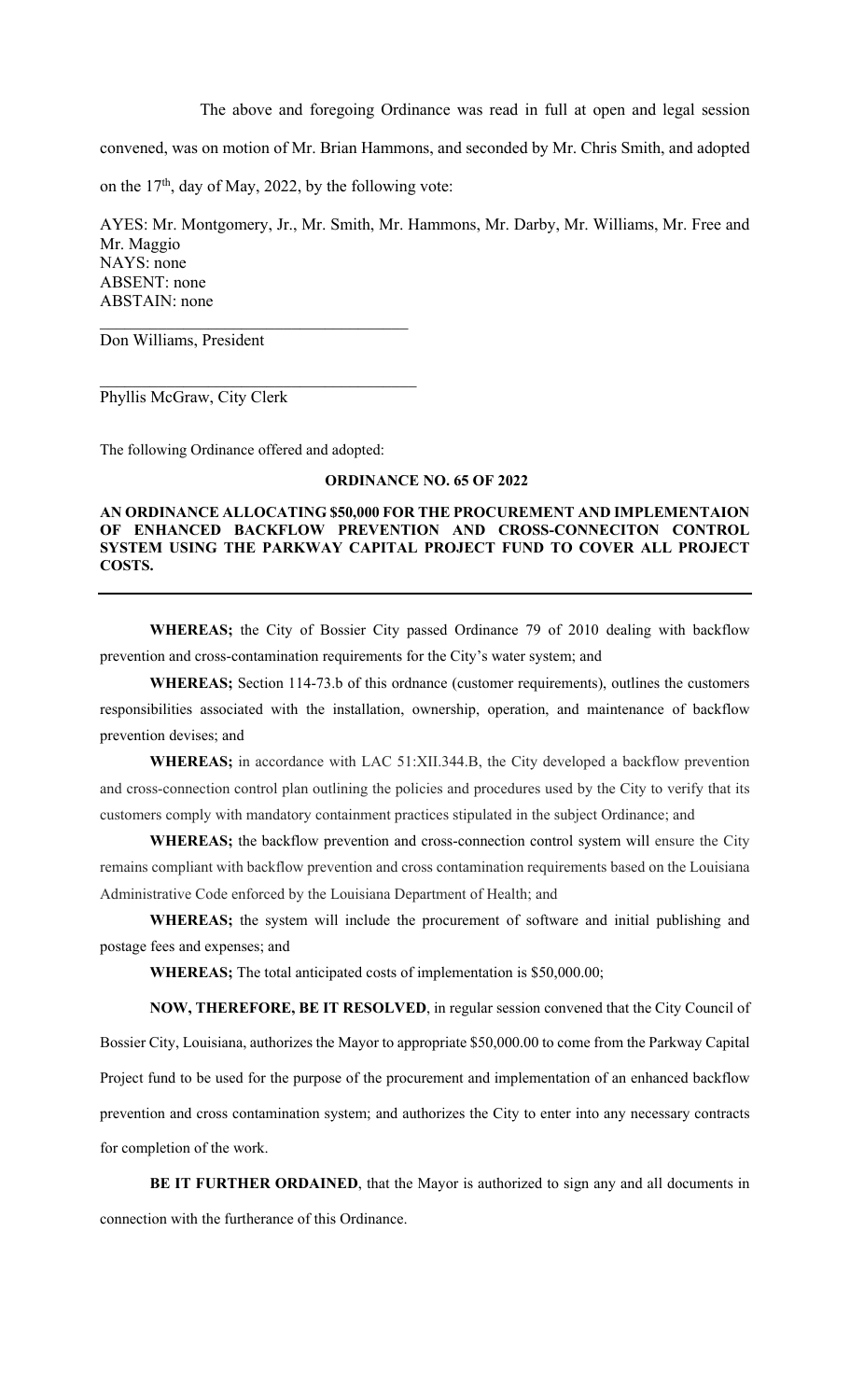The above and foregoing Ordinance was read in full at open and legal session convened, was on motion of Mr. Don Williams, and seconded by Mr. Chris Smith, and adopted on the 17<sup>th</sup>, day of May, 2022, by the following vote:

AYES: Mr. Montgomery, Jr., Mr. Smith, Mr. Hammons, Mr. Darby, Mr. Williams, Mr. Free and Mr. Maggio

NAYS: none

ABSENT: none

ABSTAIN: none

Don Williams, President Phyllis McGraw, City Clerk

Agenda Item called – Adopt an Ordinance to declare the completion of the East Texas Industrial, Airline Sewer Rehabilitation Project by Horseshoe Construction, Inc. at a total construction cost of \$1,095,100.69, including Change Order No. 1 and to amend Ordinance 71 of 2020 leaving a surplus of funding to supplement the Sewer Capital & Contingency Fund.

 $\mathcal{L}_\text{max} = \frac{1}{2} \sum_{i=1}^n \mathcal{L}_\text{max}(\mathbf{z}_i - \mathbf{z}_i)$ 

Resident Cary Chandler spoke on issue

The following Ordinance offered and adopted:

#### **ORDINANCE NO. 66 OF 2022**

## **AN ORDINANCE TO DECLARE THE COMPLETION OF THE EAST TEXAS, INDUSTRIAL, AIRLINE SEWER REHABILITATION PROJECT BY HORSESHOE CONSTRUCTION, INC. AT A TOTAL CONSTRUCTION COST OF \$1,095,100.69, INCLUDING CHANGE ORDER NO. 1 AND TO AMEND ORDINANCE 71 OF 2020 LEAVING A SURPLUS OF FUNDING TO SUPPLEMENT THE SEWER CAPTIAL & CONTENGENCY FUND.**

**WHEREAS;** Ordinance No. 71 of 2020 appropriated \$1,214,000.00 to complete various

sewer main improvements across Bossier City, LA.

**WHEREAS**; an increase in contract price to Horseshoe Construction, Inc. via Change Order No. 1 in the amount of \$119,816.19 from additional scope of work and reconciling final project quantities was required;

**WHEREAS;** an increase of contract time of one hundred eighty (180) days will be

included in Change Order No. 1;

**WHEREAS**; total project cost left a \$92,575.44 surplus of construction funds; and

**NOW, THEREFORE, BE IT ORDAINED**, in regular session convened that the City Council of Bossier City, Louisiana, does hereby declare the completion of the East Texas, Industrial, Airline Sewer Rehabilitation Project with a total construction cost of \$1,095,100.69, and to amend their contract with Horseshoe Construction, Inc. for an increase in price of \$119,816.19 and an increase of one hundred eighty (180) days. The remaining surplus funds in Ordinance 71 of 2020 are to be used to supplement the Sewer Capital & Contingency Fund.

The above and foregoing Report was read in full at open and legal session convened, was on motion of Mr. Chris Smith, and seconded by Mr. Vince Maggio, and adopted on the  $17<sup>th</sup>$ , day of May, 2022, by the following vote: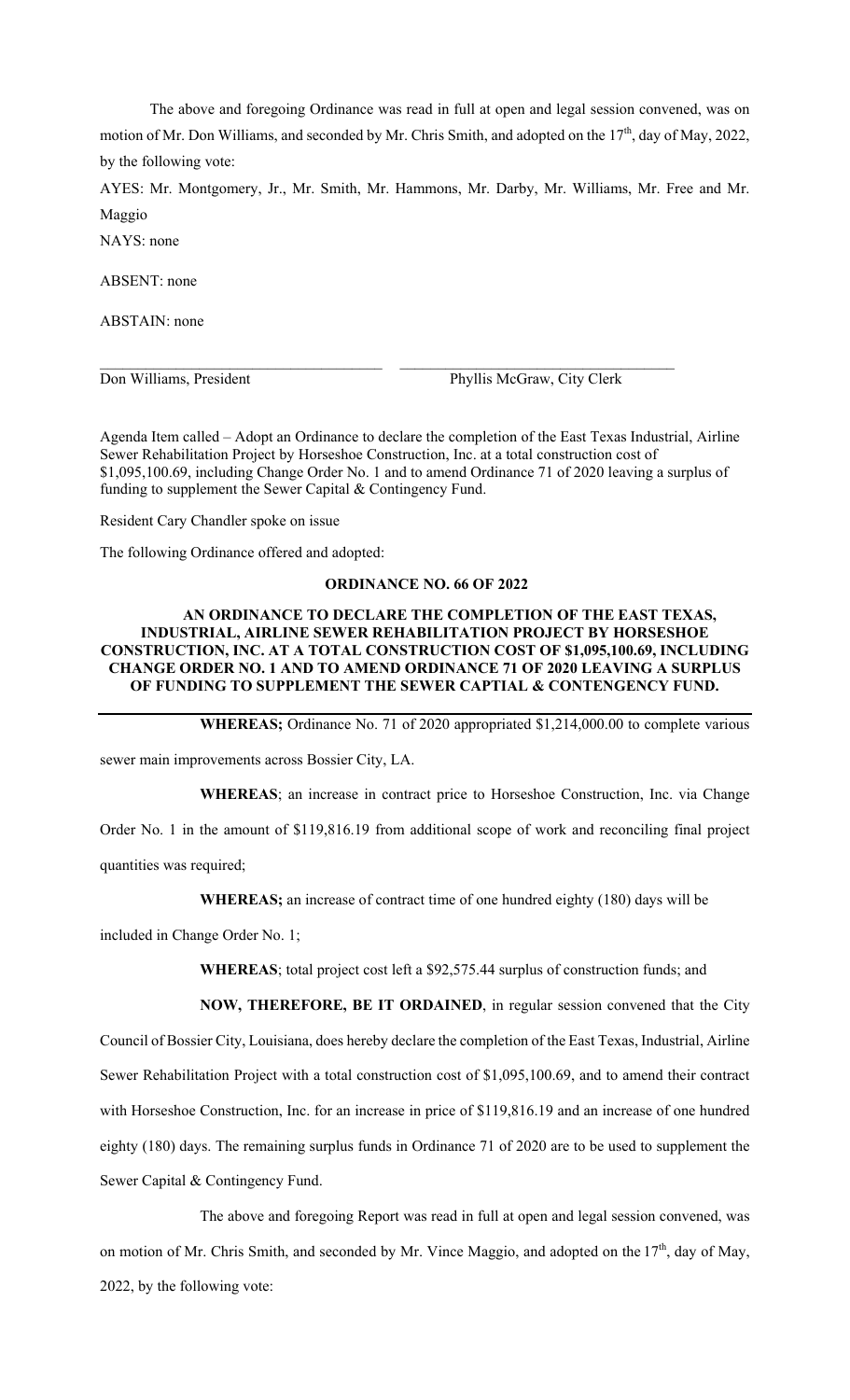AYES: Mr. Montgomery, Jr., Mr. Smith, Mr. Hammons, Mr. Darby, Mr. Williams, Mr. Free and Mr. Maggio NAYS: none ABSENT: none ABSTAIN: none  $\mathcal{L}_\text{max}$ 

Don Williams, President

Phyllis McGraw, City Clerk

The following Ordinance offered and adopted:

## **ORDINANCE NO. 67 OF 2022**

## **ADOPT AN ORDINANCE TO APPROPRIATE FUNDS FOR IMPROVEMENTS TO THE LATERAL B-1 DRAINAGE CANAL FOR A TOTAL OF \$35,000 TO COME FROM THE SALES TAX CAPITAL IMPROVEMENT FUND AND TO AUTHORIZE THE MAYOR TO EXECTUTE AN AGREEMENT WITH NIXON ENGINEERING SOLUTIONS.**

**WHEREAS;** the Lateral B-1 Drainage Canal is a vital artery within the flood plains of the

City of Bossier City; and

**WHEREAS;** the Lateral B-1 Drainage Canal suffers from instability and unchecked erosion of the channel embankments; and

**WHEREAS;** Nixon Engineering Solutions has provided a proposal to perform topographic survey, a no rise certification and schematic design for improvements to the Lateral B-1 Drainage Canal at a cost of \$33,736.

**NOW, THEREFORE, BE IT ORDAINED**, in regular session convened that the City Council of Bossier City, Louisiana, that \$35,000 is hereby appropriated from the Sales Tax Capital Improvement Fund and authorize the Mayor to execute an agreement with Nixon Engineering Solutions for a fee not to exceed \$33,736.00.

**BE IT FURTHER ORDAINED**, that the Mayor is authorized to sign any and all documents in connection with the furtherance of this Ordinance.

**BE IT FURTHER ORDAINED**, that the 2022 Sales Tax Capital Improvement Fund Budget is hereby amended to allocate for expenditures for engineering and surveying for improvements to the Lateral B-1 Drainage Canal by \$35,000 and decrease Fund Balance by \$35,000.

The above and foregoing Ordinance was read in full at open and legal session convened, was on motion of Mr. Jeffery Darby, and seconded by Mr. Chris Smith, and adopted on the 17<sup>th</sup>, day of May, 2022, by the following vote:

AYES: Mr. Montgomery, Jr., Mr. Smith, Mr. Hammons, Mr. Darby, Mr. Williams, Mr. Free and Mr. Maggio

NAYS: none

ABSENT: none

ABSTAIN: none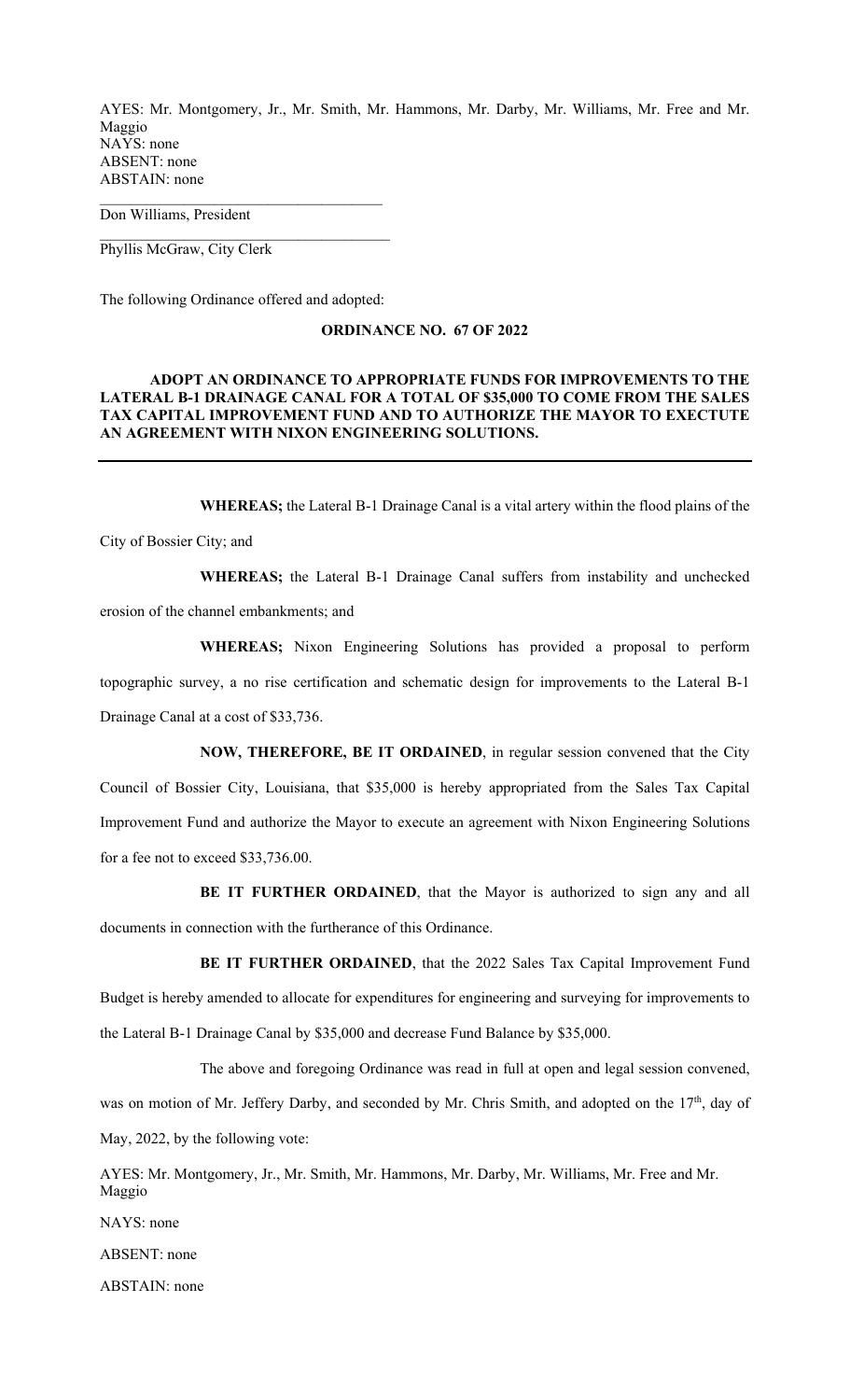Don Williams, President

 $\mathcal{L}_\text{max}$ 

Phyllis McGraw, City Clerk

By: Mr. Hammons

Motion to introduce an Ordinance amending Ordinance 31 of 2021 increasing the appropriated amount by \$400,000.00 using the American Rescue Plan Act Grant to extend the nanofiltration Pilot Study. Seconded by Mr. Smith Comments from Council about understanding project better and DHH recommendations. Resident Cary Chandler also spoke on item. No further comment Vote in favor of motion is unanimous

Agenda Item called – Adopt an Ordinance authorizing the attached amendment with Manchac Consulting Group, Inc. to provide Engineering Services for the City of Bossier City

Comments from Council Members, City Attorney and audience member David Crockett on item.

#### **The following Ordinance offered and adopted:**

#### **Ordinance No. 68 Of 2022**

### **AN ORDINANCE AUTHORIZING THE ATTACHED AMENDMENT WITH MANCHAC CONSULTING GROUP, INC. TO PROVIDE ENGINEERING SERVICES FOR THE CITY OF BOSSIER CITY.**

**\_\_\_\_\_\_\_\_\_\_\_\_\_\_\_\_\_\_\_\_\_\_\_\_\_\_\_\_\_\_\_\_\_\_\_\_\_\_\_\_\_\_\_\_\_\_\_\_\_\_\_\_\_\_\_\_\_\_\_\_\_\_\_\_\_\_\_\_\_\_\_\_\_\_\_\_\_\_** 

**WHEREAS,** the City of Bossier City is in need of technical expertise regarding many ongoing

projects; and

**WHEREAS,** Manchac Consulting Group, Inc. has significant working knowledge of all major

projects in the City of Bossier City; and

### **WHEREAS,**

attached hereto as Exhibit "K" is "Amendment No. 6" to the P3 contract; and

**WHEREAS,** Manchac Consulting Group, Inc., through its designated representative Benjamin C. Rauschenbach, P.E. shall serve as the interim head of the City's Engineering Department together with all the duties and responsibilities as set forth in Chapter 9, Engineering Department of the City Charter until such time that the City of Bossier City through its Mayor and City Council appoints a City Engineer; and

**WHEREAS,** the compensation for those services shall be \$20,000.00 monthly beginning November 2021 through May 2024.

**NOW, THEREFORE BE IT ORDAINED** by the City Council of Bossier City, Louisiana, in regular session convened that the Bossier City Council does hereby authorize an amendment to the P3 contract with Manchac Consulting Group, Inc., as set forth in "Amendment No. 6" attached hereto as Exhibit "K" and Manchac Consulting Group, Inc.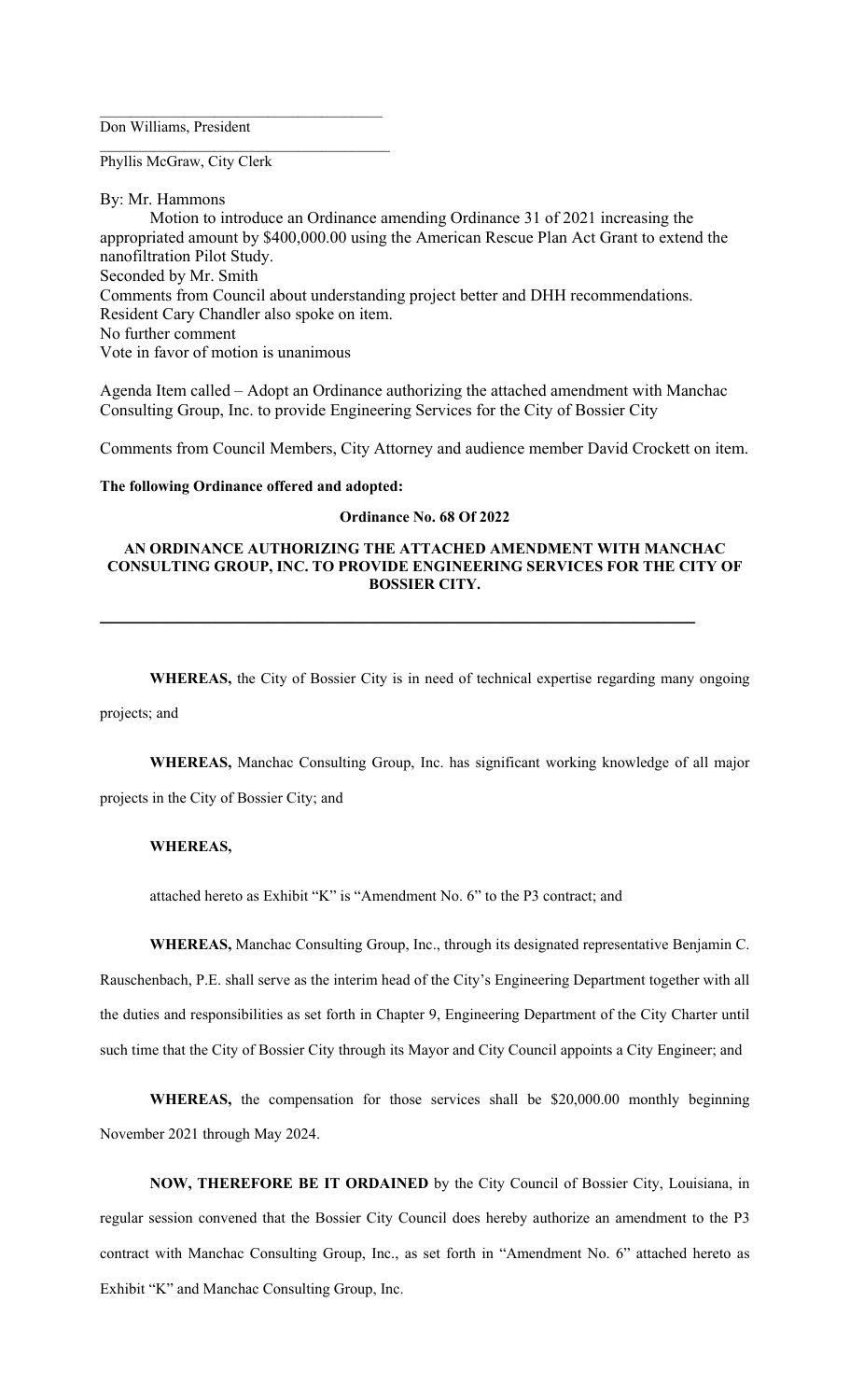BE IT FURTHER ORDAINED that \$20,000.00 is hereby transferred from the General Fund to

provide for the referenced service on a monthly basis beginning November 2021 through May 2024 and

that Mayor Thomas H. Chandler is authorized to execute any and all documents in conjunction therewith.

 The above and foregoing Ordinance was read in full at open and legal session convened, was on motion of Mr. David Montgomery, Jr., and seconded by Mr. Jeff Free, and adopted on the 17th, day of May, 2022, by the following vote:

AYES: Mr. Montgomery, Jr., Mr. Darby, Mr. Williams, Mr. Free and Mr. Maggio NAYS: Mr. Smith and Mr. Hammons ABSENT: none ABSTAIN: none

Don Williams, President Phyllis McGraw, City Clerk

The following Ordinance offered and adopted:

## **ORDINANCE NO. 69 OF 2022**

 $\_$  , and the contribution of the contribution of  $\mathcal{L}_\mathcal{A}$  , and the contribution of  $\mathcal{L}_\mathcal{A}$ 

## **AN ORDINANCE AUTHORIZING THE RECLASSISIFICATION OF THE PART-TIME PROPERTY STANDARDS CLERK POSITION IN THE ENGINEERING DEPARTMENT TO A FULL-TIME CROSS CONTAMINATION MANAGER IN THE PERMITS AND INSPECTIONS DIVISION RESULTING IN AN INCREASE TO THE OPERATING BUDGET OF \$42,740.82 TO BE COVERED BY REVENUES FROM PERMIT FEES.**

**WHEREAS;** Ordinance No. 21 of 2018 implemented a requirement assuring that the City

department budgets not be exceeded by hiring of any personnel; and

**WHEREAS;** the Property Standards Clerk Position will be reclassified as a Cross Contamination Manager adding to the current responsibilities of this position to include all field and office duties required to successfully manage and implement all cross contamination activities within Bossier's water system as assigned by the Director of Permits in cooperation with the City Engineer; and

**WHEREAS;** the reclassification of this position is being established in accordance with

LAC 51:XII.344.B, to ensure the City remains compliant with backflow prevention and cross contamination requirements based on the Louisiana Administrative Code enforced by the Louisiana Department of Health; and

**WHEREAS;** the added responsibilities of this position justifies an increase in compensation due to the position being full time increasing the current budgeted amount from \$12,259.18 to \$55,000.00 which includes insurance and benefits; and

**WHEREAS;** all the aforementioned adjustments in the budgeted amount of this position will be covered by revenues from permit fees.

**NOW, THEREFORE, BE IT ORDAINED**, in regular session convened that the City Council of Bossier City, Louisiana, hereby authorizes the Engineering Department to change the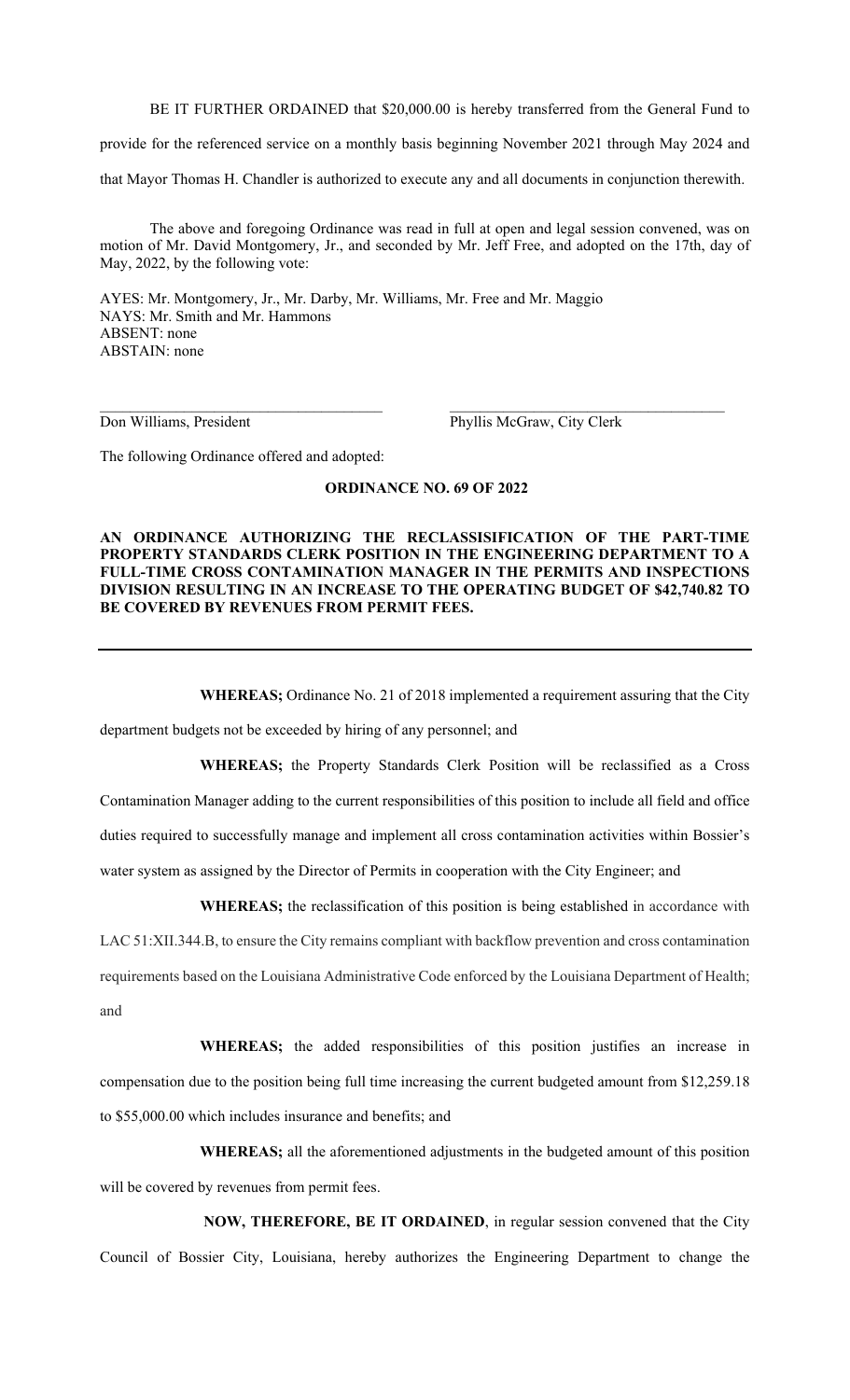classification of the Property Standards Clerk position to a Cross Contamination Manager position by shifting the current budget allocation of \$12,259.18 in the Engineering Department personnel budget over to the Permits and Inspections Division and increasing the Permits and Inspection Division's personnel budget by \$42,740.82, utilizing revenues from permit fees to make up the increase in personnel costs needed to fully fund this position as described.

The above and foregoing Ordinance was read in full at open and legal session convened,

was on motion of Mr. Don Williams, and seconded by Mr. David Montgomery, Jr., and adopted on the 17<sup>th</sup>,

day of May, 2022, by the following vote:

 $\mathcal{L}_\text{max}$ 

\_\_\_\_\_\_\_\_\_\_\_\_\_\_\_\_\_\_\_\_\_\_\_\_\_\_\_\_\_\_\_\_\_\_\_\_\_\_

AYES: Mr. Montgomery, Jr., Mr. Smith, Mr. Hammons, Mr. Darby, Mr. Williams, Mr. Free and Mr. Maggio

NAYS: none

ABSENT: none

ABSTAIN: none

Don Williams, President

Phyllis McGraw, City Clerk

## **New Business –**

By: Mr. Montgomery, Jr.

 Motion to introduce an Ordinance authorizing addition of one Auto Mechanic I position in the Fleet Services Department and amending the General Fund Budget. Seconded by Mr. Maggio No comment Vote in favor of motion is unanimous

By: Mr. Montgomery, Jr. Motion to introduce an Ordinance to transfer \$10,000 from the Police Department to the Public Affairs Department in the 2022 General Fund Budget to hire a part time temporary Media Relations Manager. Seconded by Mr. Smith Discussion from Council and Chief Estess on this issue No further comment Vote in favor of motion is unanimous

By: Mr. Williams

 Motion to introduce an Ordinance authorizing Carol Andersen to execute the attached Alcoholic Beverage Contract between the Bossier City Civic Center and Thrifty Liquor. Seconded by Mr. Maggio Discussion from Council Members on this issue. No further comment Vote in favor of motion is unanimous

## **Res 52 of 2022**

## **A RESOLUTION RECOGNIZING MAY 22, 2022, AS NATIONAL MARITIME DAY**

**WHEREAS**, on May 22, 1819, the steamship *The Savannah* set sail from Savannah, Georgia on the first successful transoceanic voyage under steam propulsion, thus making a material contribution to the advancement of ocean transportation; and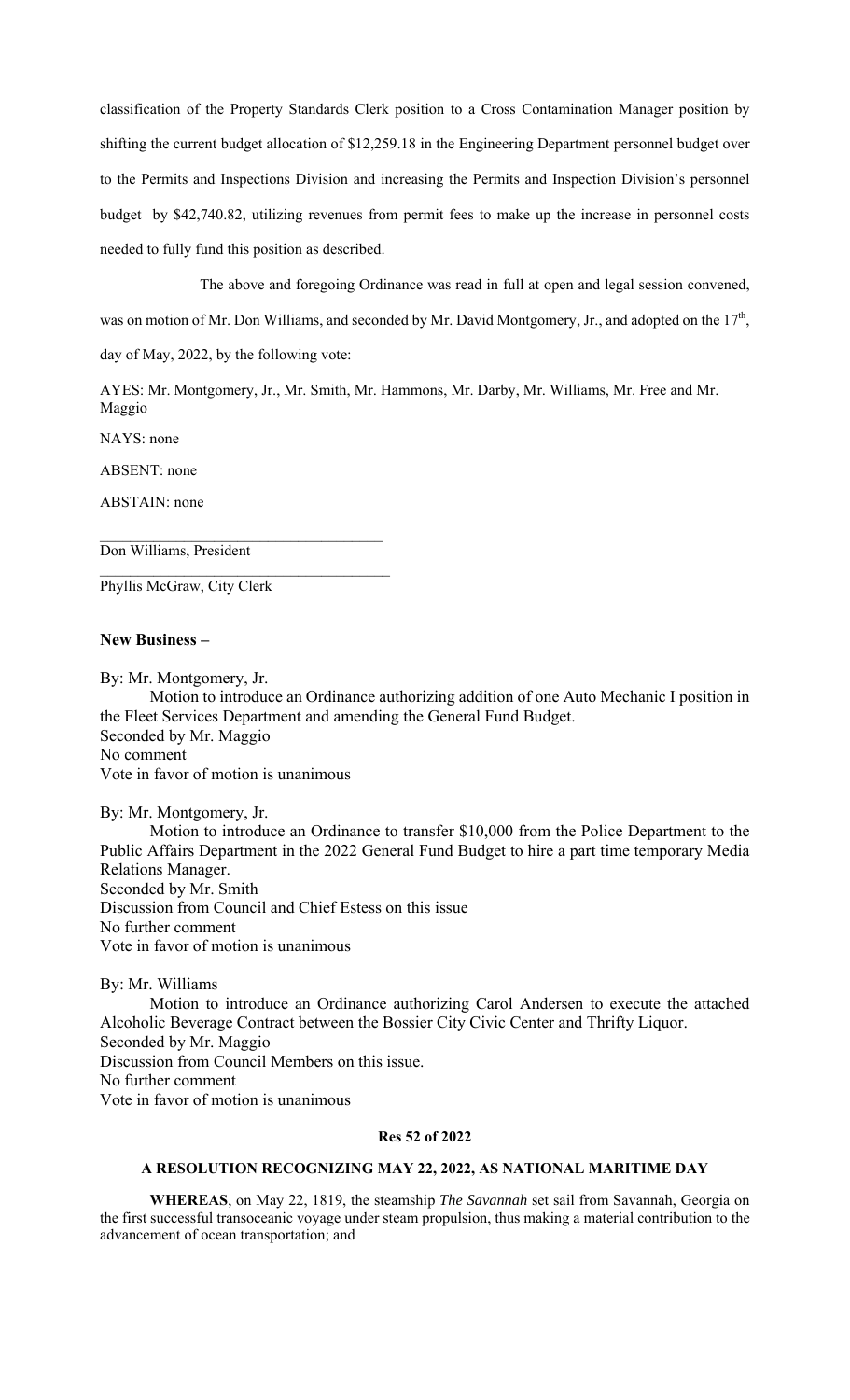**WHEREAS**, on May 20, 1933, the Senate and House of Representatives of the United States of America assembled and designated May 22nd of each year as National Maritime Day; and

**WHEREAS**, during WW II in what became the world's largest sealift operation, more than 250,000 members of the American Merchant Marines served their country, with over 6,700 losing their lives, hundreds being detained as prisoners of war and in excess of 800 ships being sunk or damaged; and

**WHEREAS**, waterways have greatly contributed to expanding America's economy, developing cities near waterways and facilitating vast domestic and international commerce crucial to our economy today; and

**WHEREAS**, merchant mariners have served America with distinction throughout our history, but especially at critical moments of war and natural disaster; and

**WHEREAS**, the United States Merchant Marines and thousands of other workers in our Nation's maritime industry continue to make immeasurable contributions to our economic strength and ongoing efforts to build a more peaceful world; and

**WHEREAS**, the United States Merchant Marines also shepherd the safe passage of American goods, move exports to customers around the world, support the flow of domestic commerce on our maritime highways, strengthen our Nation's economy, bolster job creation, and, along with the transportation industry, employ Americans on ships and tugs, and in ports, like our Port of Caddo Bossier; and

 **WHEREAS**, it is the desire of the City of Bossier City to increase the awareness of the maritime industry within our City and the State of Louisiana.

**NOW, THEREFORE BE IT RESOLVED THAT** the Bossier City Council and the Mayor joins the President of the United States of America in proclaiming May 22, 2022, as National Maritime Day and calls upon the citizens of the City of Bossier City to celebrate this observance.

The above and foregoing Resolution was read in full at open and legal session convened, was on motion of Mr. Jeff Free and seconded by Mr. Don Williams, and adopted on the  $17<sup>th</sup>$ , day of May, 2022, by the following vote:

AYES: Mr. Montgomery, Jr., Mr. Smith, Mr. Hammons, Mr. Darby, Mr. Williams, Mr. Free and Mr. Maggio

NAYS: none

ABSENT: none

ABSTAIN: none

Don Williams, President

Phyllis McGraw, City Clerk

#### **The following Resolution offered and adopted:**

 $\mathcal{L}_\text{max}$ 

## **RESOLUTION NO. 53 OF 2022**

## **A RESOLUTION AUTHORIZING THE HIRING OF ONE (1) FIRE INFORMATION TECHNOLOGY ANALYST DUE TO VACANCY FROM RESIGNATION:**

**WHEREAS**, Ordinance No. 2 of 2010 implemented a hiring freeze requiring Bossier City Council

approval for the hiring of any personnel;

**WHEREAS**, one vacancy exist in the Fire Department due to Resignation and filling this

position will allow operations to continue;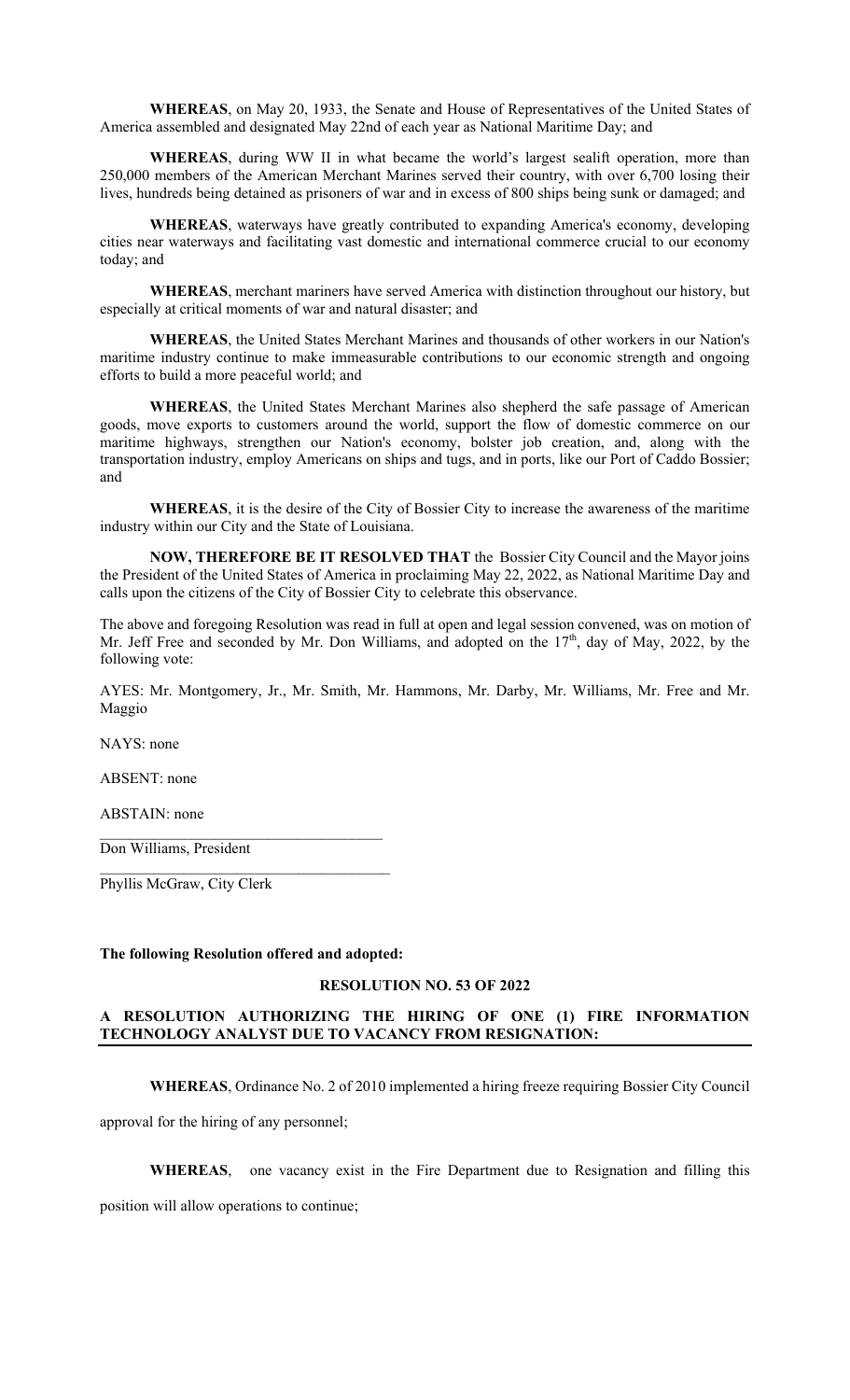**NOW, THEREFORE, BE IT RESOLVED,** by the City Council of Bossier City, Louisiana, in

regular and legal session convened, that the administration is authorized to replace one (1) Fire Information

Technology Analyst position.

The above and foregoing Resolution was read in full at open and legal session convened, was on motion of

Mr. Chris Smith, and second by Mr. David Montgomery, Jr., and adopted on the 17<sup>th</sup>, day of May, 2022,

by the following vote:

AYES: Mr. Montgomery, Jr., Mr. Smith, Mr. Hammons, Mr. Darby, Mr. Williams, Mr. Free and Mr. Maggio NAYS: none ABSENT: none ABSTAIN: none

Don Williams, President

Phyllis McGraw, City Clerk

Agenda Item called – Adopt a Resolution authorizing the reclassification of two part-time Event Coordinators in the Bossier Civic Center from full time to part time and authorize the hiring of two parttime Event Coordinators for the Bossier Civic Center.

Discussion from Council and Ms. Andersen, Civic Center Director on this item.

#### **The following Resolution offered and adopted:**

 $\mathcal{L}_\text{max}$ 

#### **RESOLUTION 54 Of 2022**

### **A RESOLUTION AUTHORIZING THE RECLASSIFICATION OF TWO PART-TIME EVENT COORDINATORS IN THE BOSSIER CIVIC CENTER FROM FULL TIME TO PART TIME AND AUTHORIZES THE HIRING OF TWO PART-TIME EVENT COORDINATORS FOR THE BOSSIER CIVIC CENTER.**

 **WHEREAS,** Ordinance No. 76 of 2019 implemented a budgetary control requiring a resolution to be

approved by the Bossier City Council prior to the hiring or employment of any individual receiving

wages, compensation, or remuneration for any labor including temporary or contractual employment ; and

 **WHEREAS,** Currently the Civic Center budget classifies two Civic Center Event Coordinator

positions as full time. This resolution changes the positions from full time to part time with a pay rate of

\$15 per hour; and

**WHEREAS**, two vacancies exist in the Civic Center due to resignations; and

 **WHEREAS**, the administration and the department assures that all current budgets have been

verified and that no authorized salary has been exceeded.

 **NOW, THEREFORE,** be it ordained the administration is hereby authorized to reclassify Event

Coordinators in Bossier Civic Center from full time to part time and to hire two part time Event Coordinators for the Bossier Civic Center due to resignations.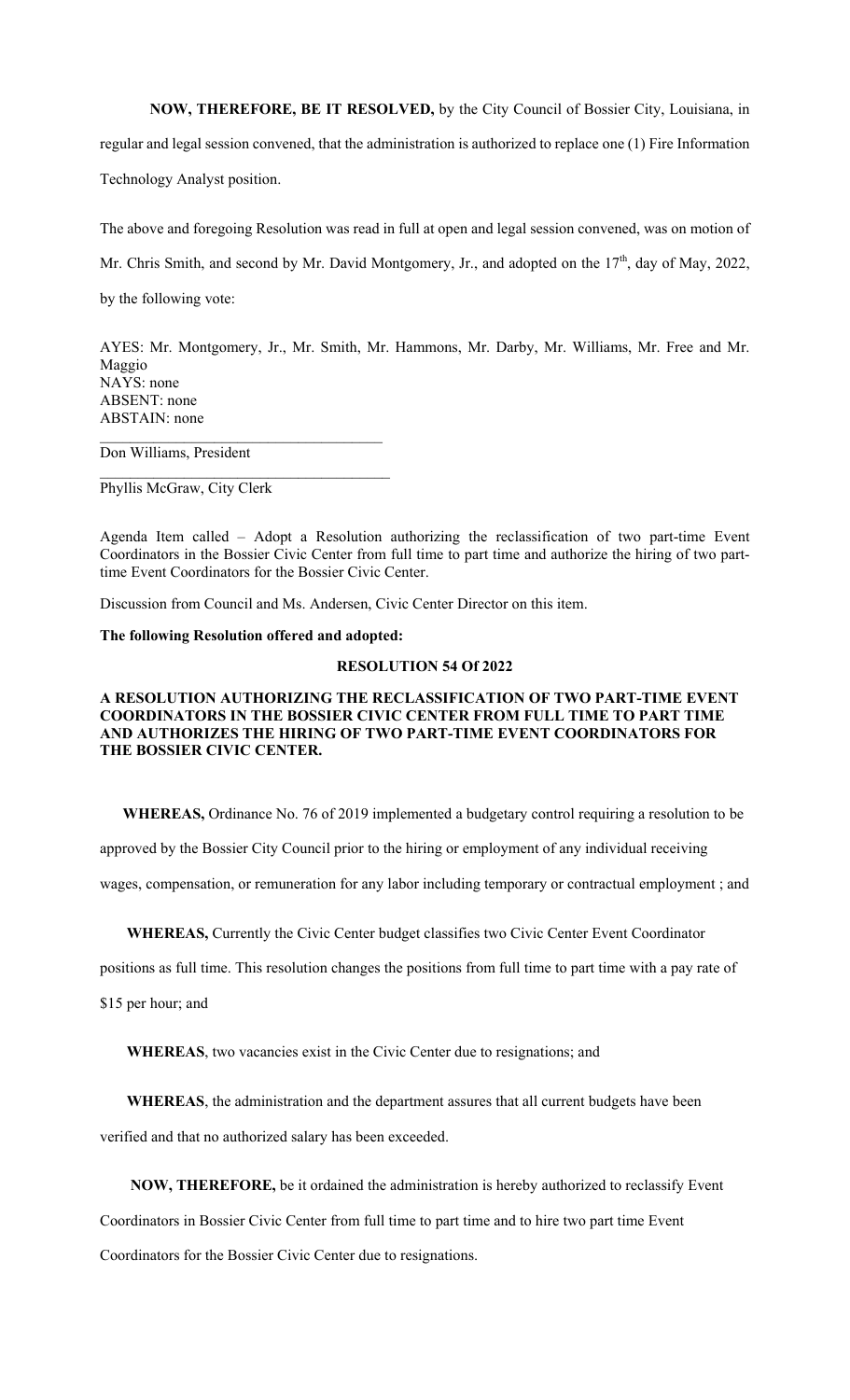The above and foregoing Resolution was read in full at open and legal session

convened, was on motion of Mr. Don Williams, and seconded by Mr. Jeff Free, and adopted on the 17<sup>th</sup>,

day of May, 2022, by the following vote:

AYES: Mr. Montgomery, Jr., Mr. Smith, Mr. Hammons, Mr. Darby, Mr. Williams, Mr. Free and Mr. Maggio

NAYS: none

ABSENT: none

ABSTAIN: none

Don Williams, President

Phyllis McGraw, City Clerk

The following Resolution offered and adopted:

 $\mathcal{L}_\text{max}$ 

### **RESOLUTION 55 OF 2022**

A RESOLUTION AUTHORIZING THE HIRING OF AN OFFICE MANAGER IN THE PUBLIC UTILITIES DEPARTMENT  $\mathcal{L}_\text{max}$  and the contract of the contract of the contract of the contract of the contract of the contract of

**WHEREAS,** Ordinance No. 76 of 2019 implemented a requirement assuring that the City department budgets not be exceeded by any hiring of any personnel; and

**WHEREAS,** the position of Office Manager is vacant due to retirement; and

**WHEREAS,** the administration and the department assures that all current budgets have been verified and that no authorized salary has been exceeded; and

**NOW, THEREFORE, BE IT RESOLVED** by the City Council of Bossier City, Louisiana, in regular session convened, that the administration is authorized to proceed with hiring procedures for the fulfillment of this position.

The above and foregoing Resolution was read in full at open and legal session

convened, was on motion of Mr. David Montgomery, Jr. and seconded by Mr. Vince Maggio, and adopted

on the  $17<sup>th</sup>$ , day of May, 2022, by the following vote:

 $\mathcal{L}_\text{max}$ 

AYES: Mr. Montgomery, Jr., Mr. Smith, Mr. Hammons, Mr. Darby, Mr. Williams, Mr. Free and Mr. Maggio

NAYS: none

ABSENT: none

ABSTAIN: none

Don Williams, President

Phyllis McGraw, City Clerk

Agenda Item called – Adopt a Resolution to establish a six-month trial for South Bossier Routes with Sportran.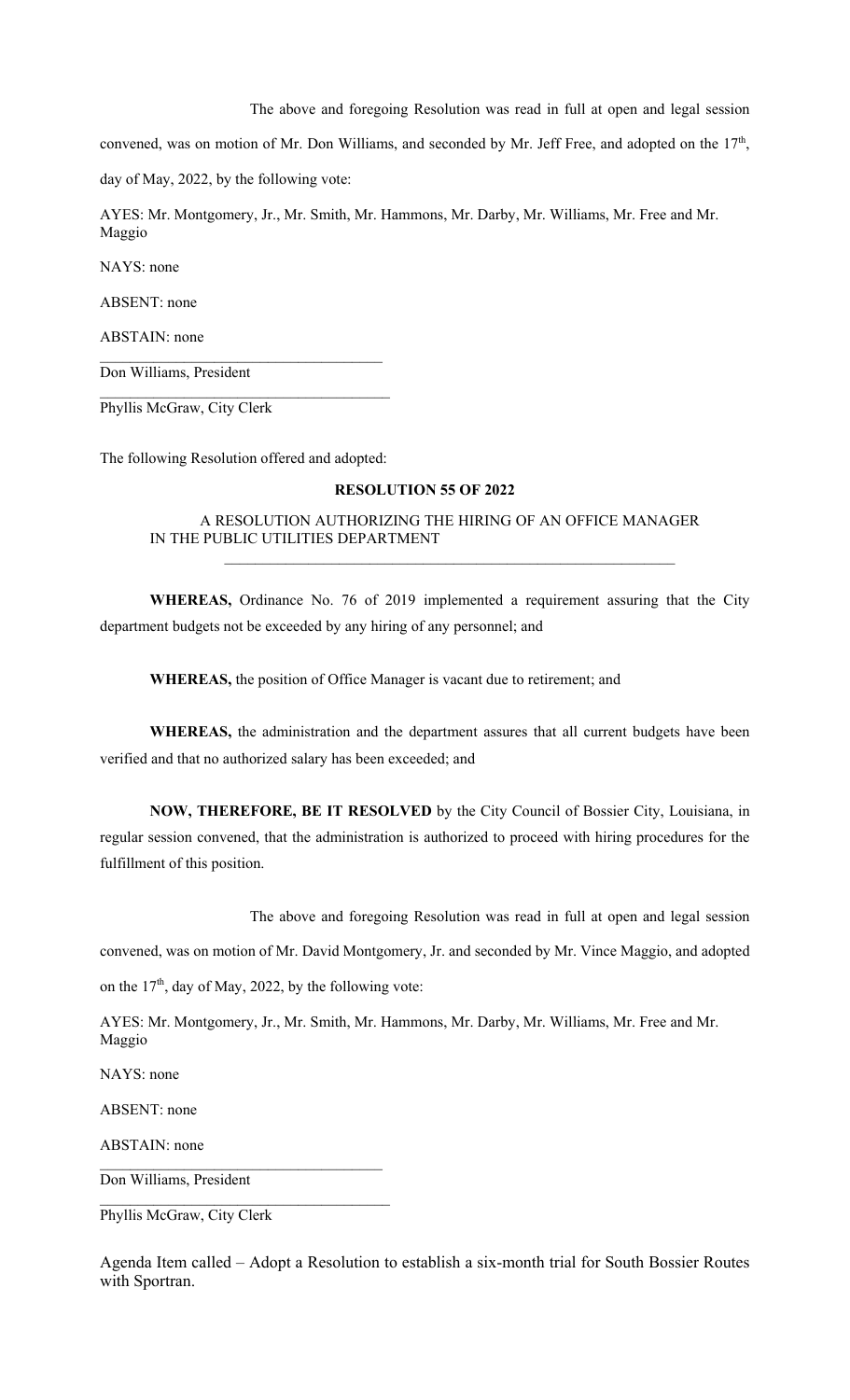Dinereo Washington, Sportran spoke on item.

## **The following Resolution offered and adopted:**

## **Resolution No. 56 Of 2022**

## **A RESOLUTION TO ESTABLISH A SIX MONTH TRIAL FOR SOUTH BOSSIER ROUTES WITH SPORTRAN**

**\_\_\_\_\_\_\_\_\_\_\_\_\_\_\_\_\_\_\_\_\_\_\_\_\_\_\_\_\_\_\_\_\_\_\_\_\_\_\_\_\_\_\_\_\_\_\_\_\_\_\_\_\_\_\_\_\_\_\_\_\_\_\_\_\_\_\_\_\_\_\_\_\_\_\_\_\_\_** 

**WHEREAS,** on August 27, 1975, the City of Shreveport and the City of Bossier City entered into an agreement for Shreveport to provide bus transit service to the City of Bossier City; and

**WHEREAS,** pursuant to the agreement "Shreveport shall provide bus transit service in Bossier in an efficient and economical manner over such routes and at such rates of fare and in accordance with such service standards as may be authorized, approved and directed from time to time by Bossier, it being understood that as between the parties to this Agreement, Bossier has the sole authority as to the rates and charges to be extracted from the public for use of the services referred to in this Agreement and as to the routes to be operated and the service to be rendered in Bossier subject to such regulatory jurisdiction as may otherwise be established by the statutes of the State of Louisiana, local ordinances or Federal laws, with the exception that both parties shall mutually agree regarding the service to be rendered to Barksdale Air Force Base."; and

**WHEREAS,** SPORTRAN currently provides service to routes within Bossier City pursuant to that agreement but there is no service to South Bossier City;

**WHEREAS,** the City of Bossier City has agreed to a six (6) month trial plan for twelve (12) bus stops along proposed route in South Bossier City as follows:

| Stop $\#7354$ | Barksdale Boulevard & McDonald Street |
|---------------|---------------------------------------|
| Stop #7783    | Barksdale Plaza                       |
| Stop $\#7355$ | Walmart/Kroger Shady Grove (Outbound) |
| Stop #7349    | Brookshire Grocery Arena/Walker Park  |
| Stop $\#7350$ | Bloom at Bossier                      |
| Stop $\#7351$ | Cornerstone Bossier                   |
| Stop $\#7352$ | <b>Christus Primary Bossier</b>       |
| Stop #7353    | Brookshire/CVS                        |
| Stop #7802    | River Crest Center                    |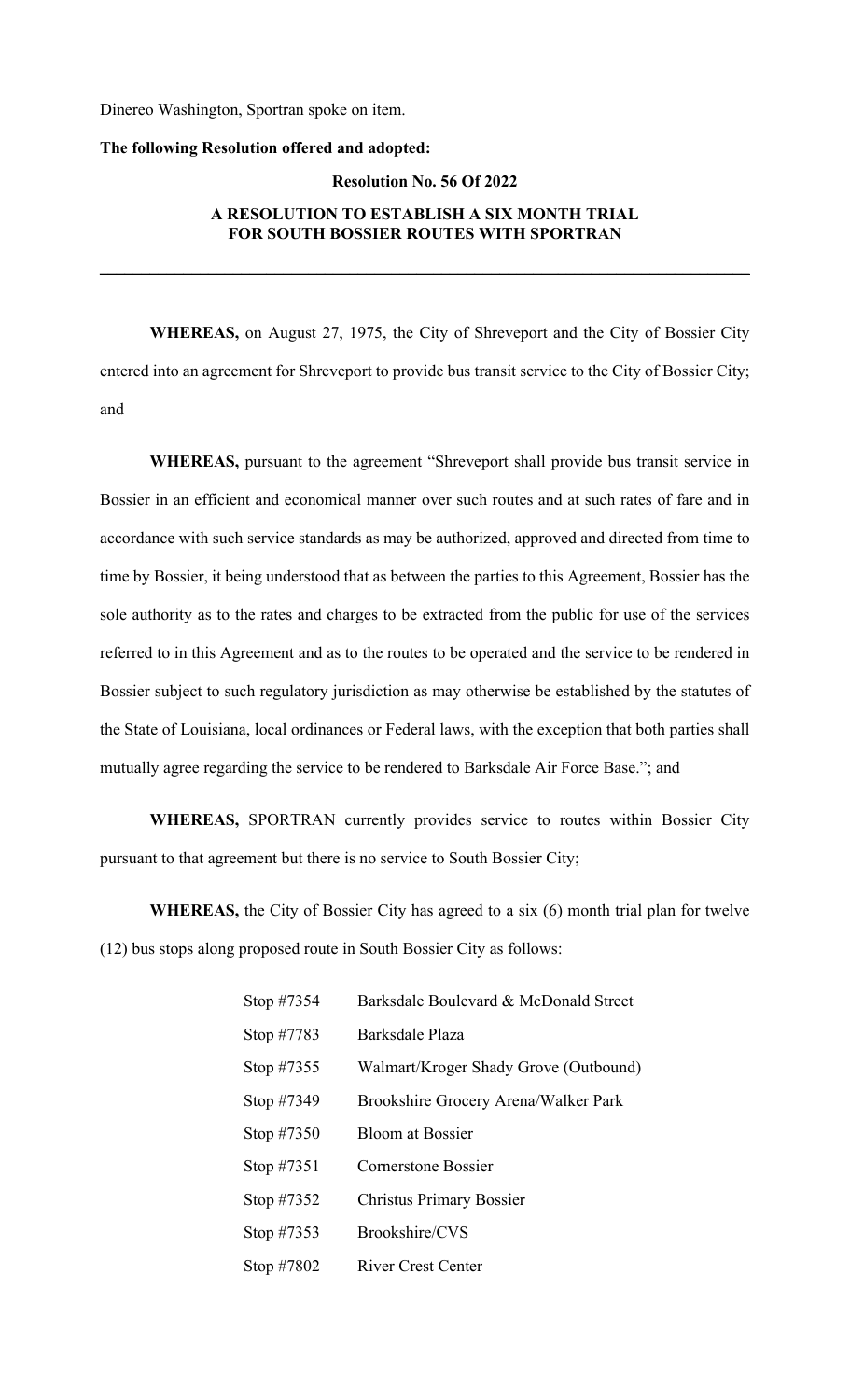| Stop #7815    | <b>Jamestown Apartments</b>          |
|---------------|--------------------------------------|
| Stop $\#7342$ | Parkway High School                  |
| Stop $\#7348$ | Kroger/Walmart Shady Grove (Inbound) |

**WHEREAS,** the parties have agreed that the route will discontinue on November 30, 2022, unless extended or made permanent by agreement of the City of Bossier City;

**WHEREAS,** SPORTRAN shall bear the cost and shall be responsible for placement and/or removal of signage related to the South Bossier Route and shall, prior to the placement of any sign in the City of Bossier City, consult with the Department of Permits and Inspections with the City of Bossier City for any permits necessary, and shall further, prior to the placement of any signs, consult with any other agency including, but not limited to, any permits required by the Louisiana Department of Transportation and Development;

**WHEREAS,** the parties have agreed that due to the elimination of other stops the addition of the South Bossier route will not result in any additional compensation paid by the City of Bossier City under the current agreement;

**NOW, THEREFORE BE IT RESOLVED** by the City Council of Bossier City, Louisiana, in regular session convened that the South Bossier Routes for Sportran listed above are hereby established for a trial period of six (6) months to expire on November 30, 2022, unless extended by the City Council of Bossier City.

 The above and foregoing Resolution was read in full at open and legal session convened, was on motion of Mr. Brian Hammons, and seconded by Mr. Don Williams, and adopted on the  $17<sup>th</sup>$ , day of May, 2022, by the following vote:

AYES: Mr. Montgomery, Jr., Mr. Smith, Mr. Hammons, Mr. Darby, Mr. Williams, Mr. Free and Mr. Maggio

NAYS: none ABSENT: none ABSTAIN: none Don Williams, President

Phyllis McGraw, City Clerk

Agenda Item called - Adopt a Resolution for Public Works to transfer a Laborer I in Streets and Drainage to Street Sweeping & Grass Cutting and transfer a Laborer I in Solid Waste to Streets and Drainage.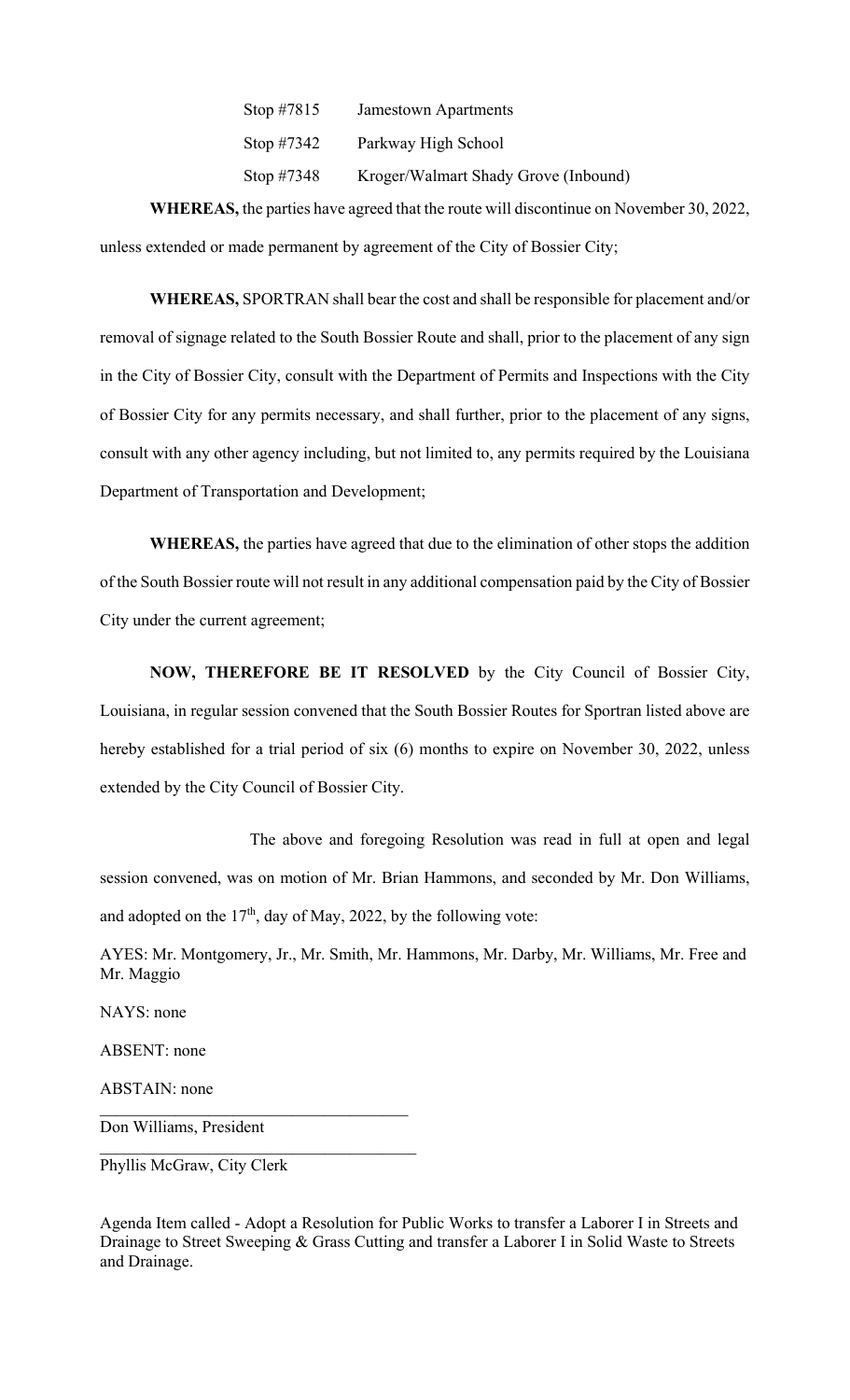Discussion on item from Council and Wade Rich, Public Works Director.

## **The following Resolution offered and adopted:**

### **RESOLUTION 57 Of 2022**

# **A RESOLUTION FOR PUBLIC WORKS TO TRANSFER A LABORER I IN STREETS AND DRAINAGE TO STREET SWEEPING & GRASS CUTTING AND TRANSFER A LABORER I IN SOLID WASTE TO STREETS AND DRAINAGE**

 **WHEREAS,** Ordinance No. 2 of 2010 implemented a hiring freeze requiring Bossier City Council approval for the hiring of any personnel and Ordinance No. 21 of 2018 implemented a requirement assuring that the City department budgets not be exceeded by the hiring of any personnel and other action prohibiting the hiring of any employee receiving pay without council approval; and

 **WHEREAS,** transfers are needed to fulfill work duties; and

 **WHEREAS**, the administration and the department assures that all current budgets have

been verified and that no authorized salary has been exceeded; and

 **NOW, THEREFORE,** Public Works is hereby authorized to transfer to fulfill work duties.

The above and foregoing Resolution was read in full at open and legal

session convened, was on motion of Mr. Chris Smith, and seconded by Mr. Vince Maggio, and

adopted on the  $17<sup>th</sup>$ , day of May, 2022, by the following vote:

AYES: Mr. Montgomery, Jr., Mr. Smith, Mr. Hammons, Mr. Darby, Mr. Williams, Mr. Free and Mr. Maggio

NAYS: none

ABSENT: none

ABSTAIN: none

Don Williams, President

Phyllis McGraw, City Clerk

**The following Resolution offered and adopted:** 

# **RESOLUTION 58 Of 2022**

**A RESOLUTION FOR PUBLIC WORKS TO TRANSFER A LABORER I IN STREET SWEEPING & GRASSS CUTTING TO A LABORER II IN STREETS AND DRAINAGE AND TRANSFER A LABORER II IN STREET SWEEPING AND GRASS CUTTING TO A LABORER I IN SOLID WASTE. LABORER I TRANSFER AND PAY CHANGE/TITLE CHANGE**

 **WHEREAS,** Ordinance No. 2 of 2010 implemented a hiring freeze requiring Bossier City

Council approval for the hiring of any personnel and Ordinance No. 21 of 2018 implemented a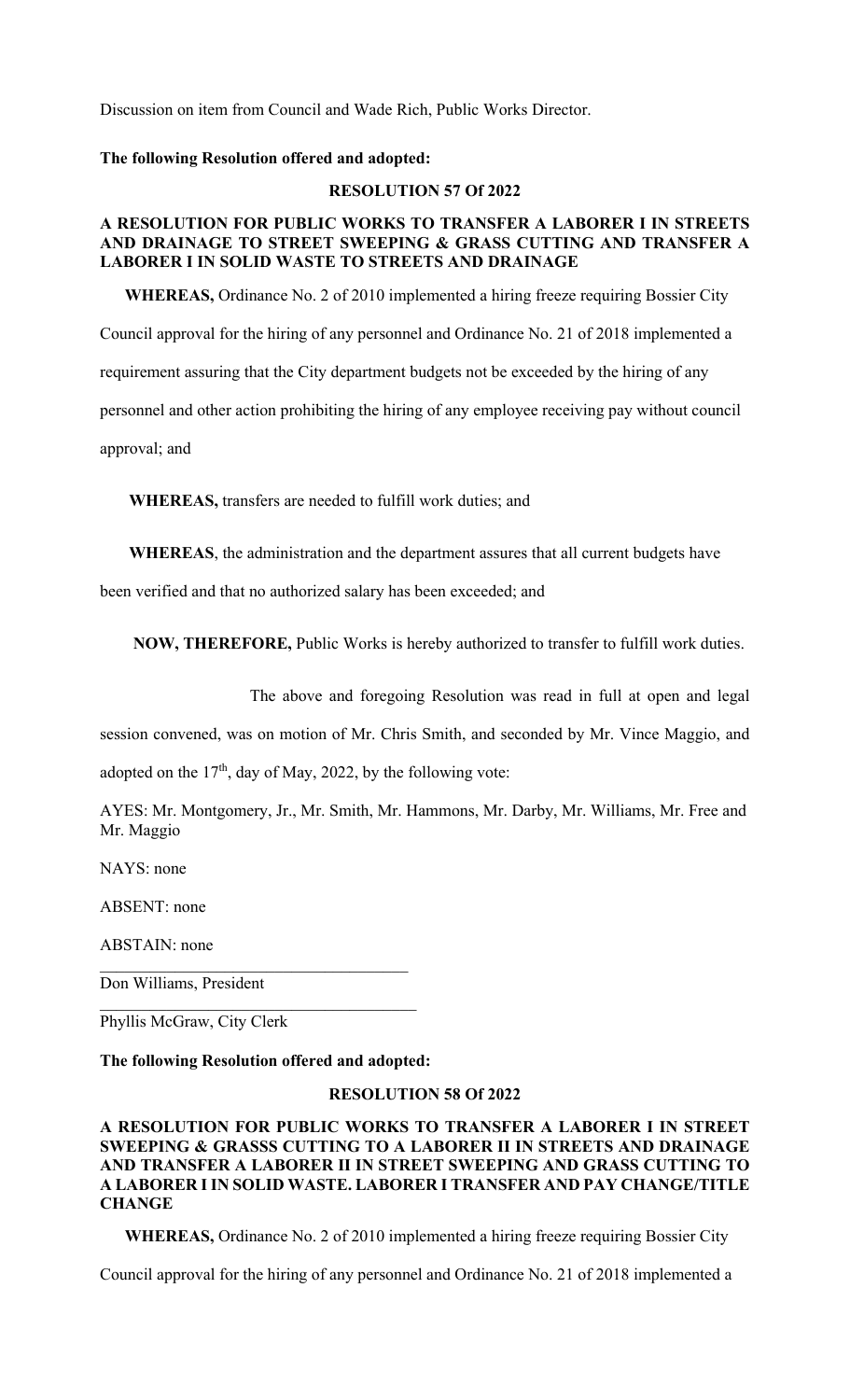requirement assuring that the City department budgets not be exceeded by the hiring of any personnel and other action prohibiting the hiring of any employee receiving pay without council approval; and

 **WHEREAS,** transfers are needed to fulfill work duties; and to backfill any positions created by promotion.

 **WHEREAS**, the administration and the department assures that all current budgets have been verified and that no authorized salary has been exceeded; and

 **NOW, THEREFORE,** Public Works is hereby authorized to transfer to fulfill work duties and to backfill any positions created by promotion.

 The above and foregoing Resolution was read in full at open and legal session convened, was on motion of Mr. David Montgomery, Jr., and seconded by Mr. Chris Smith

and adopted on the  $17<sup>th</sup>$ , day of May, 2022, by the following vote:

AYES: Mr. Montgomery, Jr., Mr. Smith, Mr. Hammons, Mr. Darby, Mr. Williams, Mr. Free and Mr. Maggio

NAYS: none

ABSENT: none

ABSTAIN: none

Don Williams, President

Phyllis McGraw, City Clerk

Agenda item called - Adopt a Resolution repealing Resolution No. 57 and No. 69 of 2021.

Discussion from Council and City Attorney, Charles Jacobs on item.

## **The following Resolution offered and adopted:**

\_\_\_\_\_\_\_\_\_\_\_\_\_\_\_\_\_\_\_\_\_\_\_\_\_\_\_\_\_\_\_\_\_\_\_\_\_\_

## **Resolution No. 59 Of 2022**

## **A RESOLUTION REPEALING RESOLUTION NO. 57 AND NO. 69 OF 2021.**   $\mathcal{L}_\mathcal{L} = \{ \mathcal{L}_\mathcal{L} = \{ \mathcal{L}_\mathcal{L} = \{ \mathcal{L}_\mathcal{L} = \{ \mathcal{L}_\mathcal{L} = \{ \mathcal{L}_\mathcal{L} = \{ \mathcal{L}_\mathcal{L} = \{ \mathcal{L}_\mathcal{L} = \{ \mathcal{L}_\mathcal{L} = \{ \mathcal{L}_\mathcal{L} = \{ \mathcal{L}_\mathcal{L} = \{ \mathcal{L}_\mathcal{L} = \{ \mathcal{L}_\mathcal{L} = \{ \mathcal{L}_\mathcal{L} = \{ \mathcal{L}_\mathcal{$

# **WHEREAS,** the City Council of the City of Bossier City passes Resolution No. 57 of

2021 as modified by Resolution No. 69 of 2021 concerning certain restrictions of the purchase of certain City vehicles; and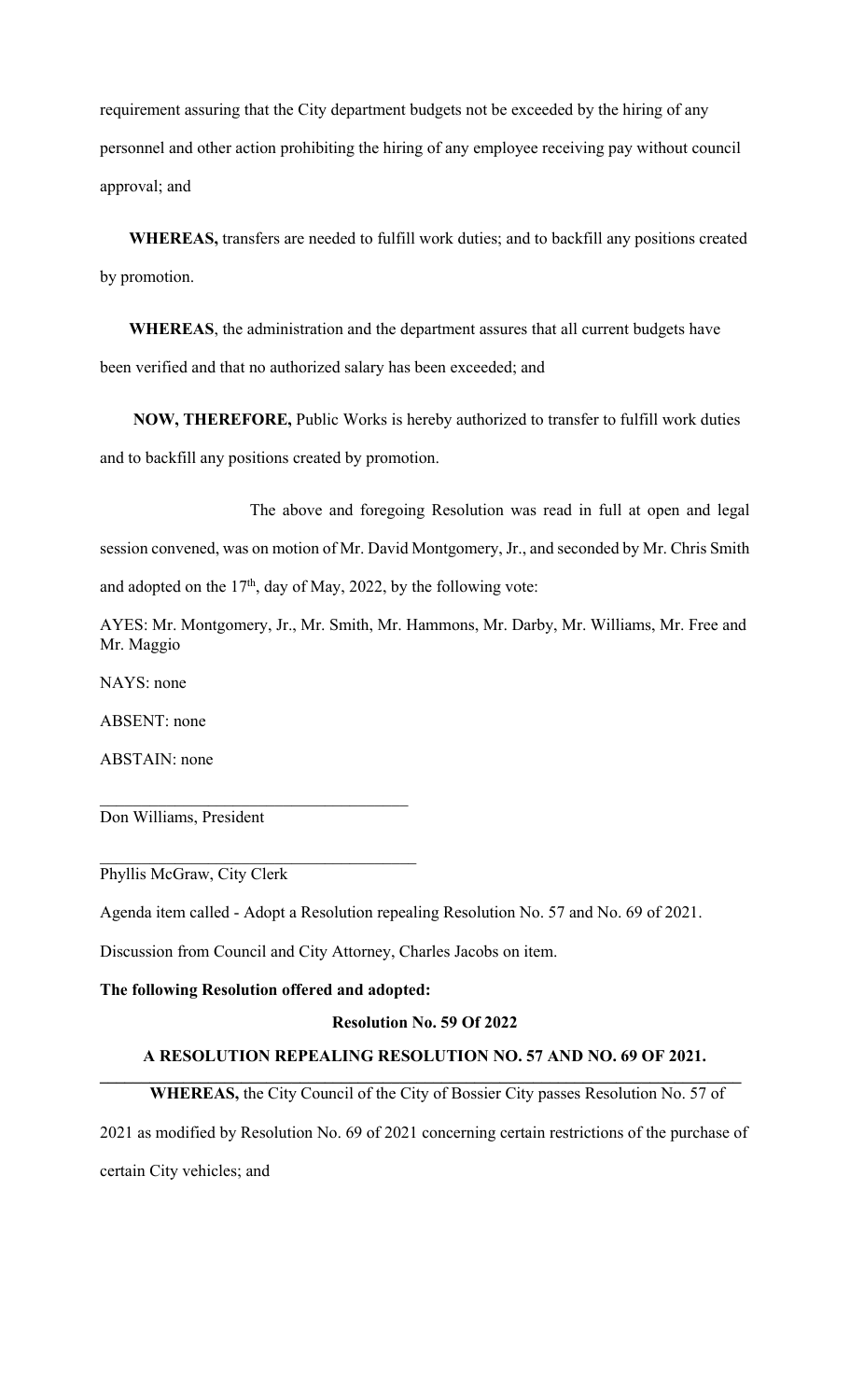**WHEREAS,** the City of Bossier continues to experience supply chain problems and concerns affecting order dates (and the ever constant fluctuation of availability of necessary departmental City vehicles); and

**WHEREAS,** the above supply chain concerns and problems have made it impractical from a logistical and timely ordering standpoint to wait the necessary two weeks between Council meetings in order to obtain City Council approval (pursuant to resolution) for the ordering and purchase of said necessary vehicles; and

**WHEREAS,** various City departments have previously budgeted for purchases of necessary vehicles;

**NOW, THEREFORE, BE IT RESOLVED,** by the City Council of Bossier City that the aforementioned Resolution No. 57 of 2021 and Resolution No. 69 of 2021 are hereby repealed and dissolved.

**NOW, BE IT, FURTHER RESOLVED,** that no City department may order and/or purchase any such vehicles without certification from the Director of Fleet Services (currently Rodney Oar) stating that the purchase of any such vehicle has been previously provided for within the existing budget of the ordering/purchasing department and further subject to final approval of the Mayor of the City of Bossier City (currently the Honorable Thomas H. Chandler).

 The above and foregoing Resolution was read in full at open and legal session convened, was on motion of Mr. David Montgomery, Jr., and seconded by Mr. Don Williams, and adopted on the 17th, day of May, 2022, by the following vote:

AYES: Mr. Montgomery, Jr., Mr. Smith, Mr. Hammons, Mr. Darby, Mr. Williams, Mr. Free and Mr. Maggio NAYS: none ABSENT: none ABSTAIN: none

Don Williams, President

Phyllis McGraw, City Clerk

By: Mr. Smith Motion to cancel May 31, 2022, City Council Meeting. Seconded by Mr. Free Comments on item No further comment Vote in favor of motion is unanimous

 $\mathcal{L}_\text{max}$  and  $\mathcal{L}_\text{max}$  and  $\mathcal{L}_\text{max}$  and  $\mathcal{L}_\text{max}$ 

**Reports**